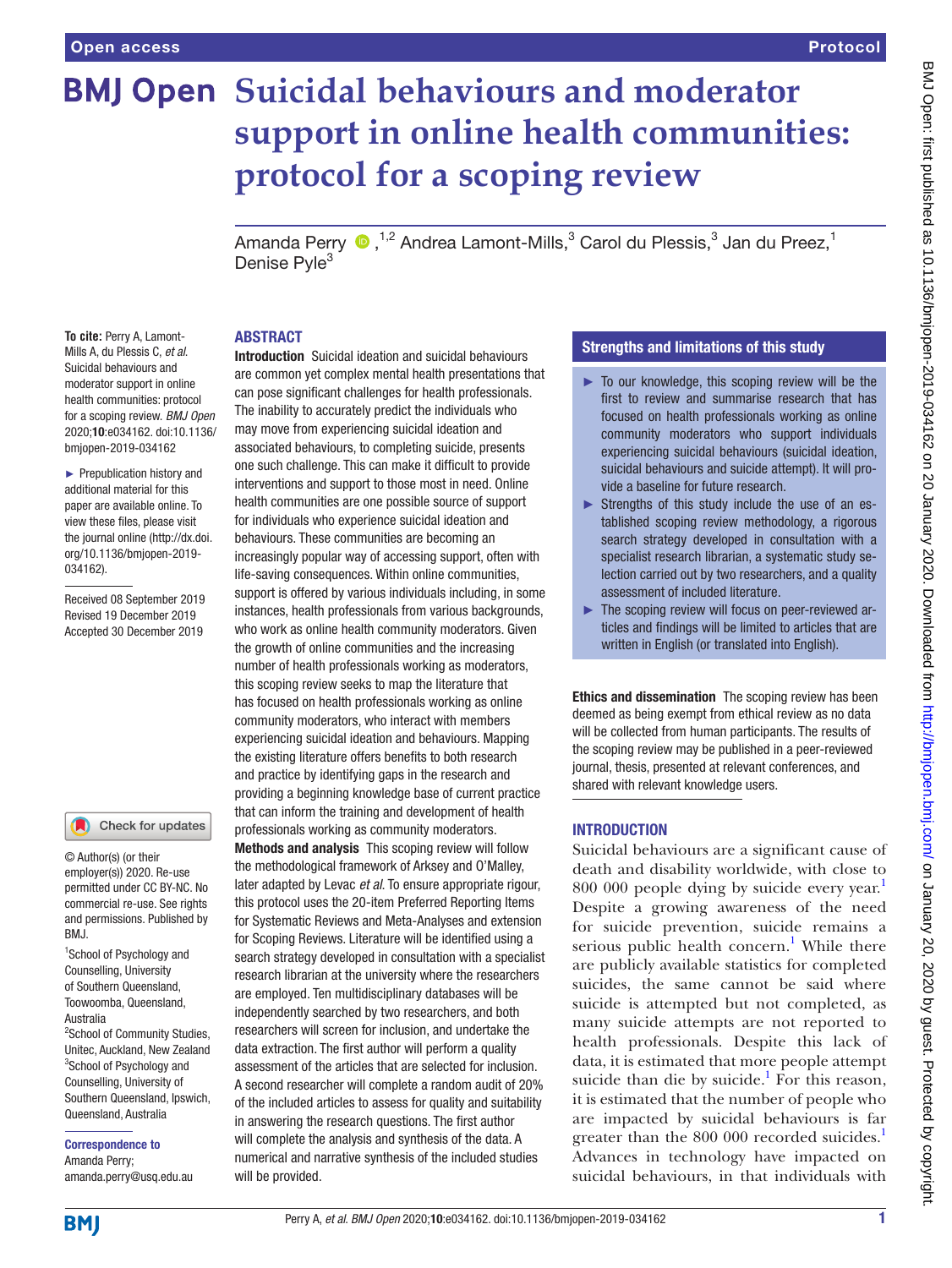internet capability can access a range of support and content that can positively and negatively influence suicidal ideation and suicidal behaviours.<sup>2</sup> For example, access to online support forums are likely to help keep individuals safe as they can connect to peer or professional support in times of need, conversely, individuals can also access content that may promote suicidal behaviours.<sup>3</sup>

Online health communities are internet-based platforms that have become increasingly popular due to their ability to facilitate the sharing of information, advice and support, which can be especially important for individuals who are experiencing suicidal behaviours and there-fore may be at risk of serious harm or death.<sup>[3](#page-7-0)</sup> There is a lack of research that specifically measures the effectiveness of online support health communities. However, the effectiveness and usefulness of these forums for members can be inferred from the growing membership in these forums as well as member retention within these communities.<sup>[3](#page-7-0)</sup>

When considering how to intervene and prevent suicide, it is important to distinguish between the separate, but interconnected, constructs of suicidal ideation, suicidal behaviours or attempts and suicide. Suicidal ideation consists of thoughts about how to kill oneself, which can range from fleeting thoughts, to extensive considerations and detailed plans.<sup>4</sup> Suicidal behaviours and suicide attempts are deliberate and consciously selfdestructive where the intent is to kill oneself,<sup>5</sup> and suicide is when intentional death occurs.<sup>[1](#page-6-0)</sup> Most individuals who experience suicidal ideation do not act on the thoughts or carry them through to their conclusion.<sup>2</sup> Therefore, while suicidal ideation can place an individual at risk for engaging in suicidal behaviours, suicidal ideation in isolation is not necessarily a high-risk marker for a future suicide attempt.

According to Klonsky and May's<sup>[5](#page-7-2)</sup> Three Step Theory of Suicide, connectedness plays a critical role in whether an individual moves from ideation towards suicidal behaviours, including a suicide attempt. The first step towards movement begins with psychological or emotional pain and a sense of hopelessness.<sup>[5](#page-7-2)</sup> If an individual who is experiencing suicidal thoughts has hope that their situation may improve, and that the pain can be diminished, the individual is likely to work towards reducing the pain they feel, rather than consider attempting suicide.<sup>[5](#page-7-2)</sup> An individual, who experiences psychological pain combined with a sense of hopelessness, is more likely to experience suicidal ideation and be more at risk of moving towards an attempt.<sup>5</sup>

The second step towards a suicide attempt occurs when pain exceeds connectedness.<sup>5</sup> Connectedness refers to the connection with other people, interests, roles, projects or a sense of meaning that gives one's life purpose. When an individual experiences pain and hopelessness and considers suicide, they are believed to be experiencing moderate suicidal ideation. This does not mean the individual is moving towards suicide, provided their sense of connectedness remains greater than their pain.<sup>[5](#page-7-2)</sup> However,

BMJ Open: first published as 10.1136/bmijopen-2019-034162 on 20 January 2020. Downloaded from http://bmjopen.bmj.com/ on January 20, 2020 by guest. Protected by copyright BMJ Open: first published as 10.1136/bmjopen-2019-034162 on 20 January 2020. Downloaded from <http://bmjopen.bmj.com/> on January 20, 2020 by guest. Protected by copyright.

when their pain overwhelms any sense of connectedness, suicidal ideation is likely to become stronger, and may result in the individual actively considering ending their life, or being on the move towards suicide. $5$ 

The third step reflects the progression from ideation to attempt and requires individuals to have the capacity to make an attempt on their own life, by overcoming the natural human instinct of fearing death.<sup>5</sup> An individual is more likely to attempt suicide when they have overcome their fear of death, and they experience a sense of pain and hopelessness that overwhelms any sense of connectedness. $5$  It is at this point that an individual may move towards an attempt.

Individuals struggling with suicidal ideation and suicidal behaviours are traditionally seen by health professionals working in face-to-face settings. While professionals are well positioned to provide support, barriers, such as social stigma<sup>[6](#page-7-3)</sup> and negative perceptions regarding suicide, can prevent individuals from accessing and engaging in support.<sup>[5](#page-7-2)</sup> It is acknowledged that not all individuals who seek in-person support receive it, for reasons such as not meeting set assessment criteria, a shortage of resources and wait list times. A lack of suitable support services, particularly for those in rural settings, combined with other barriers such as privacy concerns, time requirements, financial costs, distance and transport required to access support, are further reasons why individuals may not be willing or able to engage with in-person psycho-logical support.<sup>[2](#page-6-1)</sup> For individuals unable or unwilling to engage with face-to-face support, online health communities offer an easily accessible alternative source of support[.7 8](#page-7-4)

Online health communities typically include a large element of peer support, where members use their previous experiences and resulting insights to offer support. Peer support refers to people's natural tendency to seek support and advice from informal social sources in their immediate environment.<sup>[9](#page-7-5)</sup> A central tenet of peer support is the commonality of experience between the peers engaged in the supportive interactions. Peer support differs from professional support in that the interactions between peers are voluntary, flexible and informal. $10$ 

Online health communities can follow different models of support, with one such example being forums that exclusively offer peer interactions without moderation from either peers or professionals. Alternatively, there are forums where peers within the online community fulfil the roles and functions of moderators. In addition, some peer support forums are overseen by professional moderators who either hold formal tertiary-level qualifications or have completed in-house moderator training. Professional moderators can undertake administrative functions such as editing content, and guiding members with the features and functions of the forum, as well as providing professional support to members who may be at risk of engaging in suicidal behaviours.[7](#page-7-4)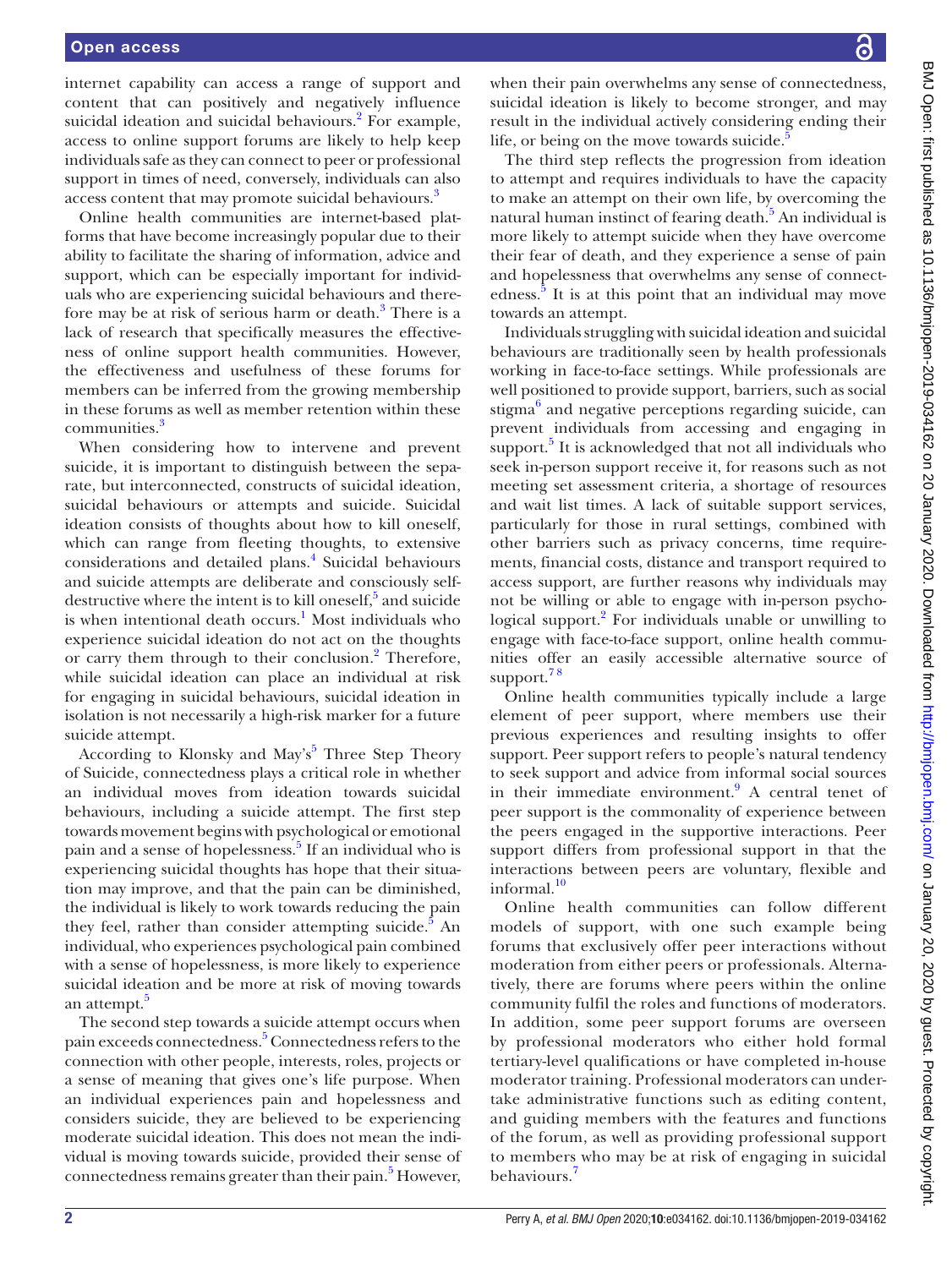Atanasova *et al*<sup>[7](#page-7-4)</sup> argue that although online health communities are increasingly becoming the focus of health research, this research has typically focused on forum users and not on forum moderators, whether these are professional or peer moderators. This is despite online health communities providing a new way for health professionals and clients (online community members) to interact with one another.<sup>11</sup> The increasing use of online health communities as a means of gaining professional support $12$  makes it crucial for health providers and researchers to gain a better understanding of moderator practices in these spaces. $13$  This is due to the traditional face-to-face communication practices of health professionals requiring adaptation in the online environment, $^{14}$ as communication in these spaces is asynchronous, and devoid of non-verbal cues such as body language and movement, details of dress and nuances of the voice. Understanding how health professionals who are moderators offer support to those experiencing suicidal ideation or engaging in suicidal behaviours (including a suicide attempt) is important, given the 24 hours availability and relatively instant nature of moderator support, which can reduce risk to life. Furthermore, the ability of moderators to reach and support a larger number of vulnerable individuals, when compared with individual face-to-face health professionals, makes understanding what constitutes effective moderation practices essential in replicating these practices across online communities. Moderator support is also important as it can be the first professional interaction an individual may have with regard to their mental health. This is significant as the quality of the interaction may influence whether an individual then reaches out for support in their immediate setting. Understanding how moderators interpret, make sense of and then respond to members at risk allows healthcare professionals to further capitalise on the opportunities for positive and potentially life-saving support that are offered by online communities. $3$ 

The findings from this review will provide a synthesis of the research that has focused on professional moderators who work with members experiencing suicidal ideation, suicidal behaviours, or engaging in a suicide attempt. Currently, there is no systematic review of the literature regarding professional moderators, and therefore, there is no clear understanding of what research has been completed, what research needs to be undertaken and where research needs to focus in the future. The finding of this review will offer implications for practice in that it will provide an evidence base on which organisations can train online moderators.

#### **METHODS**

This review will follow the six-stage scoping review methodological framework proposed by Arksey and O'Malley,[15](#page-7-11) which has been further developed by Levac *et al*. [16](#page-7-12) The six stages are: (1) identifying the research question; (2) identifying the relevant literature; (3) study selection;

(4) charting the data; (5) collating, summarising and reporting the data; and (6) consultation with knowledge users of online community forums.

## Patient and public involvement

Patients and the public were not involved in the writing of this scoping review protocol.

### Stage 1: identifying the research questions

The aim of this scoping review is to identify what is empirically known about health professionals working as online health community moderators. It is intended that the findings from this review will inform further studies into the work of online community moderators, in order to achieve a greater understanding of the challenges and complexities of the role, especially when supporting members experiencing suicidal ideation and behaviours. It is anticipated that the findings of this review may be used to inform and enhance the recruitment and training of online community moderators, which can lead to improved service delivery to members of online forums.

To assist in the creation of the study research questions, the broad Population–Concept–Context mnemonic by the Joanna Briggs Institute (JBI) was adopted as a suitable alternative to the Population, Intervention, Comparator and Outcome mnemonic for systematic reviews.<sup>[17](#page-7-13)</sup>

## Population

There is one population associated with this research study; online health forum moderators. In the context of this study, a moderator is a qualified healthcare professional who is employed to oversee the content and interactions of an online health community. This moderator will intervene in the forum and interact with members where necessary to ensure their safety. As scoping reviews are an iterative process, the definition of professional moderator and what it means to be qualified may become more clearly defined as a result of the search.

### **Concept**

Identifying what is known about health professionals working as moderators in online forums where members freely post about suicidal ideation, suicidal behaviours, self-harm and non-suicidal self-injury (NSSI).

## **Context**

No geographical limitations will be placed on the literature. This is due to suicide and associated behaviours being a global health issue. Furthermore, while the head office of a community forum may be physically located in one country, it is not uncommon for membership access to be available to individuals in other countries, thus making some online community forums international support providers.

To meet these aims the review will be guided by the following questions:

1. What do we know from the existing literature about online mental health moderators who work with suicidal community members?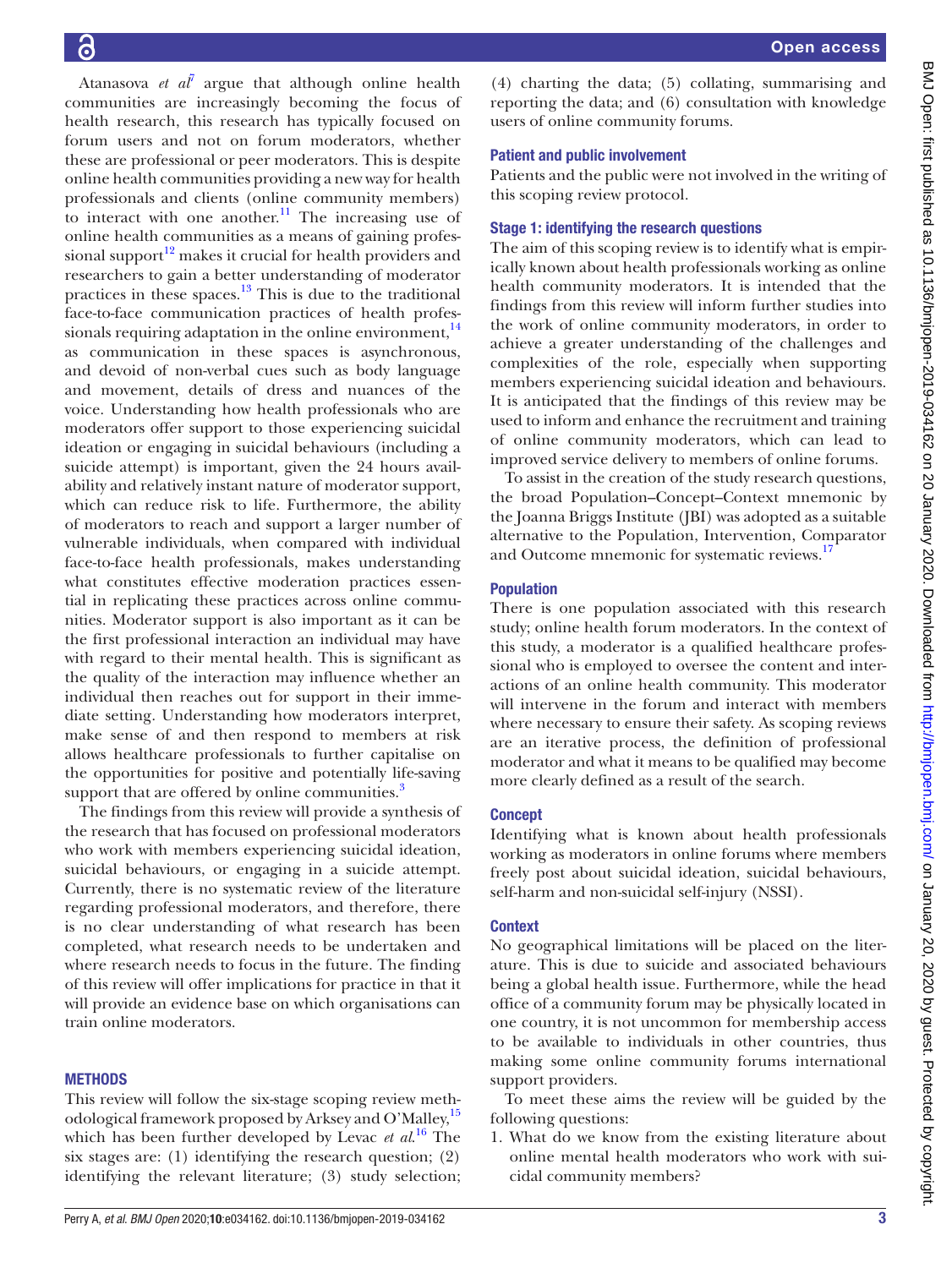- 2. What methodologies have been used to gain this knowledge?
- 3. What are the limitations of the research?
- 4. What are the research gaps?

## Stage 2: identifying relevant studies

The search strategy was iteratively developed in consultation with a specialist research librarian at the university where the researchers are employed. To ensure a comprehensive search of the health sciences literature the following electronic databases will be searched:

- ► CINAHL with full text, PsycINFO, PsycArticles, Psychology and Behavioral Sciences Collection, Academic Search Ultimate, Health Source: Nursing/ Academic Edition and Sociology Source Ultimate. All of these are located within EBSCOhost.
- ► ScienceDirect.
- ► Medline.
- ► SAGE Journals.
- ► Taylor and Francis Online.

The search strategy will include subject headings, keywords and related terms for the concepts of suicide (including suicidal ideation, suicidal behaviours and suicide attempts), moderator or facilitator, online community, online health forum or online forum. The search terms for suicidal ideation, behaviours and attempt include 'suicide, 'self-harm' and NSSI. Self-harm and NSSI will be included in the search terms as often the behaviours associated with self-harm and NSSI are classified as suicidal ideation and behaviours, or the deliberate desire to end one's life. For this reason, the inclusion of the terms self-harm and NSSI will ensure adequate coverage of the literature. In the pilot testing of the search strategy, it was determined that the term 'suicd\*' would capture all suicide-related literature, including articles that discuss suicidal ideation, suicidal behaviours

and suicide attempts. A detailed search strategy can be found in [table](#page-3-0) 1.

The search will be limited to English articles or those translated into English. A date restriction will be articles published from 1990 to the day of the search. The initial search results will be collated in the reference management programme EndNote (V.9), where duplicates will be removed at the first stage of review. The search will be independently undertaken by two reviewers, who will seek to resolve discrepancies collaboratively. Where this is not possible, a third reviewer will adjudicate to ensure agreement is achieved.

## Stage 3: study selection

All articles will be independently screened for eligibility, beginning with a title and abstract review, followed by a full-text review. The reference lists of the articles selected for inclusion at the full-text review stage will also be searched to identify any further potential sources. The two reviewers who will undertake the initial literature search will also complete the two subsequent levels of screening.

In order to be included in the review studies must meet the following criteria:

- 1. Published from 1990 when computer-mediated support first appears in the literature.
- 2. Peer reviewed to ensure only credible and high-quality studies are included.
- 3. Written in or translated into English (due to a lack of resources for translating articles), with articles that are not written or translated into English excluded at the beginning.
- 4. Focused on online health forums where members can post freely about suicidal ideation, suicidal behaviours, previous suicide attempts, self-harm or NSSI.

<span id="page-3-0"></span>

| <b>Table 1</b> Search strings and limiters for each of the selected databases                                                                                                                             |                                                                                                                                                                        |                                            |
|-----------------------------------------------------------------------------------------------------------------------------------------------------------------------------------------------------------|------------------------------------------------------------------------------------------------------------------------------------------------------------------------|--------------------------------------------|
| <b>Database</b>                                                                                                                                                                                           | Search strings                                                                                                                                                         | Limiters                                   |
| CINAHL with full text, PsycINFO, PsycArticles,<br>Psychology and Behavioral Sciences<br>Collection, Academic Search Ultimate, Health<br>Source: Nursing/Academic Edition and<br>Sociology Source Ultimate | ("online community" OR "online health community"<br>OR "online forum") AND moderator OR facilitator<br>AND suicid* OR self harm OR NSSI                                | Time frame: From 1990<br>Language: English |
| <b>ScienceDirect</b>                                                                                                                                                                                      | "online community" OR "online health community"<br>OR "online forum") AND (moderator OR facilitator)<br>AND ("suicidal ideation" OR suicide OR "self harm"<br>OR NSSI) | Time frame: From 1990<br>Language: English |
| Medline (Web of Science)                                                                                                                                                                                  | ("online community" OR "online health community"<br>OR "online forum") AND moderator AND suicid* OR<br>"self harm"OR NSSI                                              | Time frame: From 1990<br>Language: English |
| <b>SAGE Journals</b>                                                                                                                                                                                      | "online community" OR "online health community"<br>OR "online forum" AND moderator OR facilitator<br>AND suicid* OR "self harm" OR NSSI                                | Time frame: From 1990<br>Language: English |
| <b>Taylor and Frances Online</b>                                                                                                                                                                          | "online community" OR "online health community"<br>OR "online forum"~4 AND moderator OR facilitator<br>AND suicid* OR "self harm" OR NSSI                              | Time frame: From 1990<br>Language: English |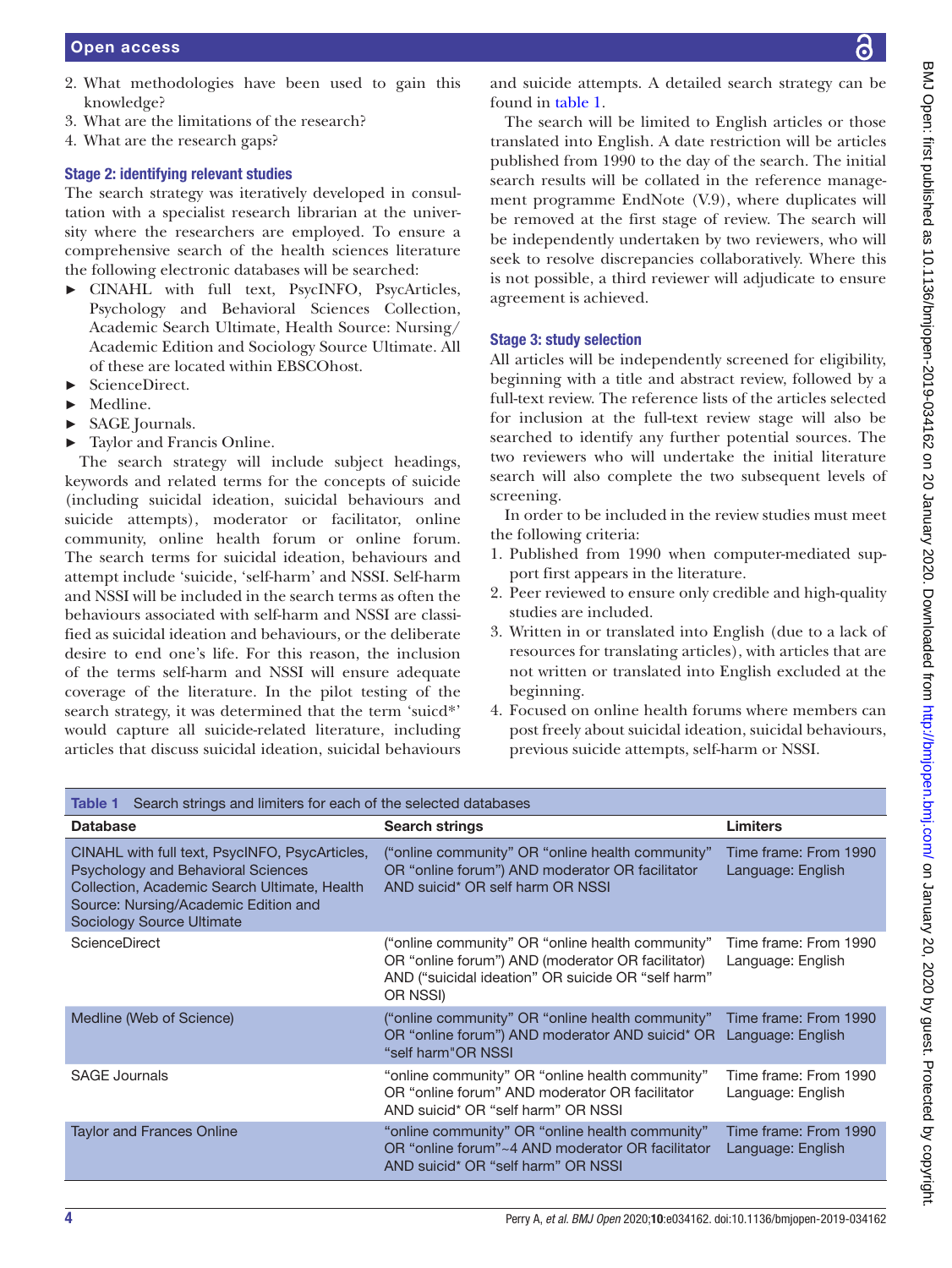5. Participants included in the studies must be qualified healthcare professionals who work as moderators. The qualifications of the professionals would be indicated in the article by listing the professions of the moderators or stating that they are qualified. The definition of qualified healthcare professional is very broad and will include any qualified individual, including professions such as counselling, psychology, social work and mental health nursing.

Exclusion criteria include studies focused on peer or volunteer moderators. It is possible that a professional moderator may hold a dual identity as a professional moderator and a peer, in that they are a qualified professional who has similar personal experiences or mental health concerns as the members of the community that they are overseeing. In instances where a professional moderator also identifies as a peer, their formal and professional role as a moderator will be prioritised over the peer identity.

At the end of each review round, the articles selected for review will be compared by the reviewers. Any discrepancies will be resolved by the two reviewers, or by a third reviewer if consensus cannot be not achieved.

#### Stage 4: data extraction or 'charting the data'

The data extraction framework presented in [figure](#page-4-0) 1 will be developed by the research team to confirm study relevance and to extract study characteristics. The extracted data will include bibliographic information (such as author, year and location) and study characteristics (aim, design, methodology, participant characteristics, online community description, outcome measures, key findings, conclusions and quality). This form will be reviewed by the research team and pretested before use to ensure that the required information is being captured. As recommended by Levac *et al*,<sup>[16](#page-7-12)</sup> the data extraction form will be continually refined in accordance with the nature and extent of the data, as the reviewers become more familiar with the data during the data collection process.

| Data Extraction Framework                                                               |  |  |
|-----------------------------------------------------------------------------------------|--|--|
| <b>Scoping Review Details</b>                                                           |  |  |
| Scoping Review title:                                                                   |  |  |
| Review objective/s:                                                                     |  |  |
| Review question/s:                                                                      |  |  |
| <b>Inclusion/Exclusion Criteria</b>                                                     |  |  |
| Population                                                                              |  |  |
| Concept                                                                                 |  |  |
| Context                                                                                 |  |  |
| Types of Study                                                                          |  |  |
| <b>Study Details and Characteristics</b>                                                |  |  |
| Study citation details (e.g. author/s, date, title, journal, volume, issue, pages)      |  |  |
| Country                                                                                 |  |  |
| Context                                                                                 |  |  |
| Participants (details e.g. age/sex and number)                                          |  |  |
| Details/Results extracted from study (in relation to the concept of the scoping review) |  |  |
|                                                                                         |  |  |
|                                                                                         |  |  |
|                                                                                         |  |  |
| <b>Quality Assessment Comments</b>                                                      |  |  |
|                                                                                         |  |  |
|                                                                                         |  |  |
|                                                                                         |  |  |

<span id="page-4-0"></span>Figure 1 Data extraction framework. Adapted from: Joanna Briggs Institute.<sup>[21](#page-7-14)</sup>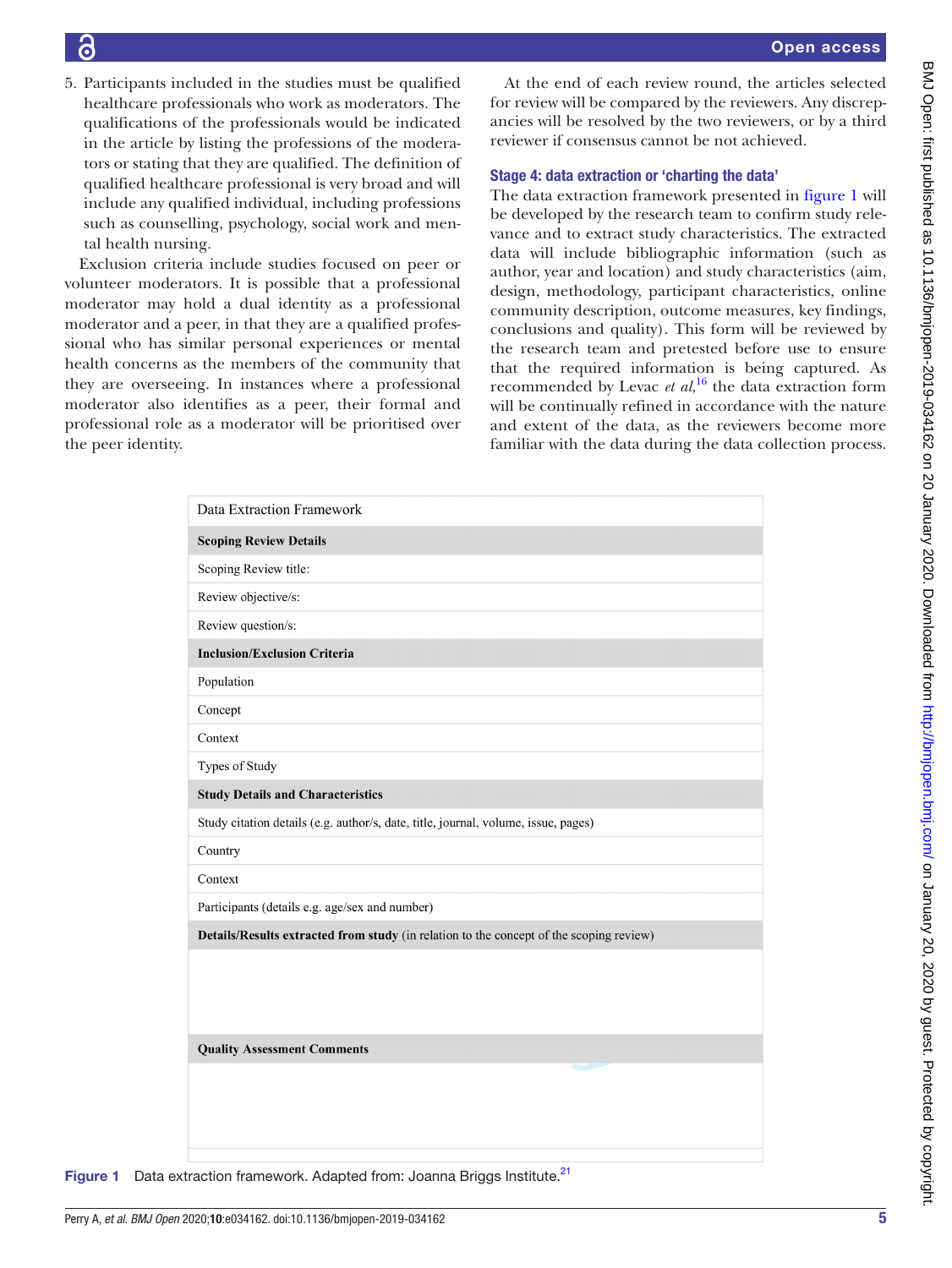#### Open access

BMJ Open: first published as 10.1136/bmjopen-2019-034162 on 20 January 2020. Downloaded from <http://bmjopen.bmj.com/> on January 20, 2020 by guest. Protected by copyright.

BMJ Open: first published as 10.1136/bmijopen-2019-034162 on 20 January 2020. Downloaded from http://bmjopen.bmj.com/ on January 20, 2020 by guest. Protected by copyright



<span id="page-5-0"></span>Figure 2 Preferred Reporting Items for Systematic Reviews and Meta-Analyses flow chart. Adapted from: Moher et al.<sup>[22](#page-7-15)</sup>

Consultation on any proposed changes to the extraction form will occur between the two reviewers undertaking the data extraction, with all changes requiring consensus. The data extraction process will be audited for quality and accuracy by sending a random selection (20% of the final article number) of extraction article information to an independent reviewer. Any identified issues will be resolved by consensus and a third reviewer will adjudicate if consensus cannot be reached. The process of extraction and sorting will occur in Microsoft Excel, using the data items in the data extraction framework (see [figure](#page-4-0) 1). This will allow for comparison of key items across studies.

As scoping reviews aim to map the existing literature and not to produce a critically synthesised answer to a particular question, a risk of bias assessment is not required for this study.<sup>[18](#page-7-16)</sup> Assessments of research quality are not typically required by scoping reviews, however, as this scoping review seeks to identify the limitations within the existing moderator literature, an assessment of the quality of the included articles will be performed.<sup>15</sup> The first author will independently assess the quality of the included articles. The quality assessment process will be audited for accuracy by sending a random selection (20% of the final article number) of article quality assessment information to an independent reviewer. Any issues that arise will be resolved by consensus and where consensus cannot be achieved, a third reviewer will adjudicate to ensure agreement is achieved. The JBI Appraisal Checklist for Systematic Reviews and Research Syntheses<sup>19</sup> will be adapted and used for the quality assessment process. The appraisal checklist provides reviewers with a process of critique or appraisal of the research evidence, through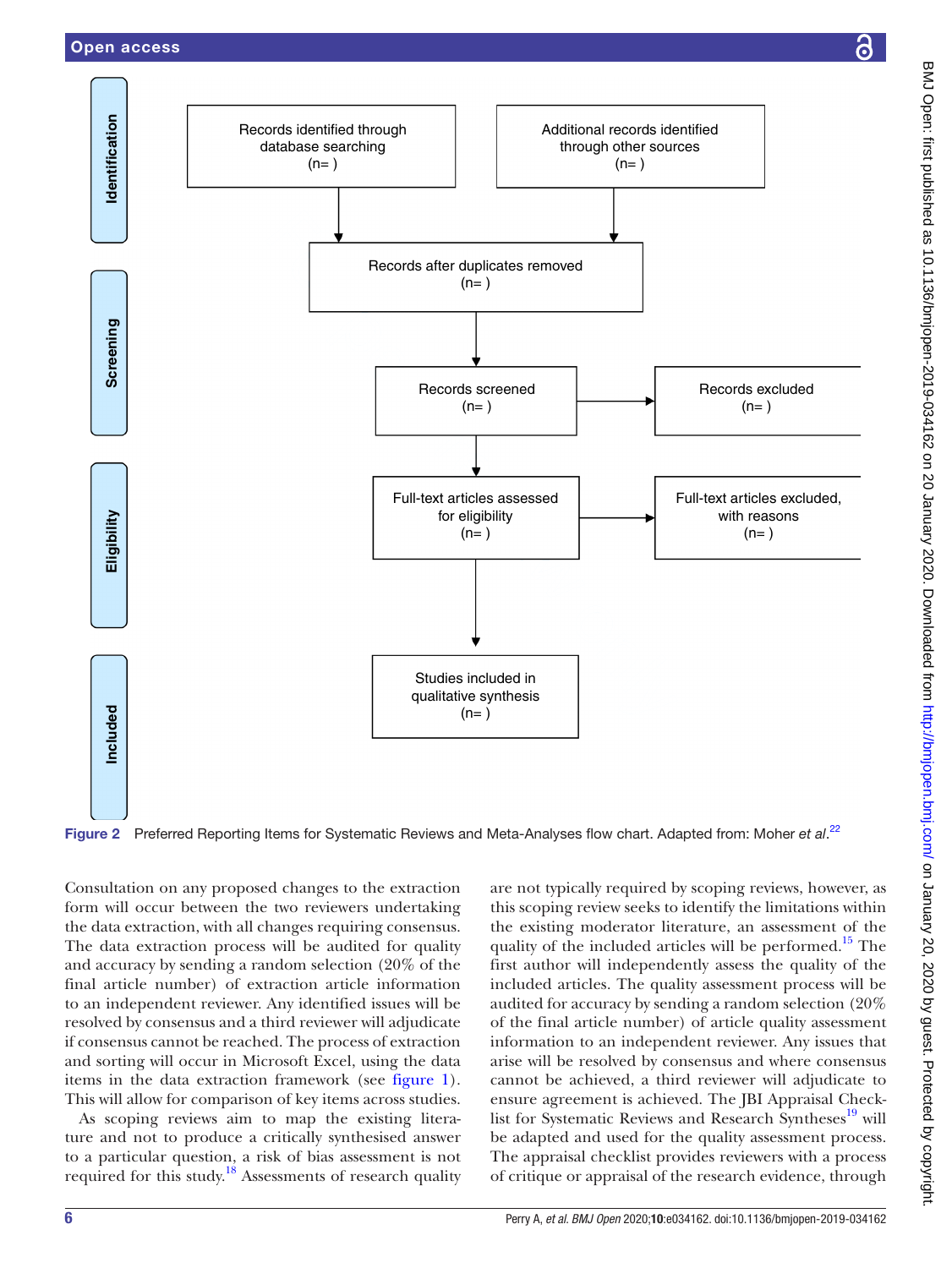the assessment of the methodological quality of a study. When appraising a study, reviewers are looking to assess how the possibility of bias has been addressed.<sup>19</sup> Some examples of the criteria that are used to assess the quality of a study include whether the review question is clearly and explicitly stated and if the inclusion criteria were appropriate for the review question. $19$  Studies that meet more than 80% of the critical appraisal criteria will be judged to have good methodological quality. Studies that are assessed to have between 50% and 80% of the critical appraisal criteria will be deemed to have moderate methodological quality, and studies achieving less than 50% of the critical appraisal criteria will be judged to have poor methodological quality. Results of the quality assessment undertaken for each included article will be recorded in the data extraction form. It is important to note that unlike systematic literature reviews, studies will not be excluded from this review due to quality assessment outcomes.

## Stage 5: collating, summarising and reporting the results

The Preferred Reporting Items for Systematic Reviews and Meta-Analyses (PRISMA) and extension for Scoping Reviews<sup>20</sup> checklist for reporting scoping reviews will be used to guide the reporting of the results of this review. It is proposed that the review will combine quantitative and qualitative syntheses to provide an overview of the findings. In order to provide an overview of the breadth of the literature a PRISMA flow chart, presented in [figure](#page-5-0) 2, will be used to report the number of articles present at each stage. A tabular synthesis of the study methodologies, distribution of the studies (geographically), type of online community forums and the characterises of moderators will also be included. A qualitative narrative synthesis will be included and will discuss the limitations of the reviewed studies and identified research gaps.

## Stage 6: consultation

Arksey and O'Malley<sup>15</sup> suggest that the consultation stage is optional, however, Levac *et al*<sup>16</sup> posit that this stage is imperative to ensuring the methodological rigour of scoping reviews. As part of the consultation process, stakeholders who are subject matter experts will be given the opportunity to become involved in this research by reviewing the preliminary findings, in order to offer their expert perspectives on the findings, make suggestions and offer higher level meanings. For the purpose of this review, the stakeholders selected for consultation will be the service managers of three separate online health community forums. The stakeholders will be contacted via email and invited to review the preliminary findings and share their feedback either via email or a video conferencing meeting. The research questions and outcome measures were informed by the experiences of the first author who is an online community moderator.

## Limitations of the proposed review

While the search terms and the included databases have been developed to capture all relevant studies, it is noted that the lack of systematic reviews on this topic indicates that there are limited studies that have focused on the substantive area. It is possible that this scoping review may be limited by the small number of studies that are identified and included. This limitation may be mitigated in part by the flexibility of the scoping review design itself. Scoping reviews can be used with a range of data pool sizes and have been proposed as an appropriate design when there is limited data on a topic.<sup>15</sup> Some literature may also be missed by excluding studies that have not been peer reviewed.

## Ethics and dissemination

To our knowledge, this is the first scoping review to synthesise what is known about health professionals working as online community moderators, in the context of supporting members who are experiencing suicidal ideation and behaviours. This review will identify gaps in the knowledge and research, while also helping to inform the best practice and contribute to the advancement of research and practice on this subject. The results of the scoping review may be published in a peer-reviewed journal, a thesis, presented at relevant conferences, and shared with relevant knowledge users.

Twitter Amanda Perry [@mandiperry](https://twitter.com/mandiperry) and Andrea Lamont-Mills [@ALamontMills](https://twitter.com/ALamontMills)

Acknowledgements The authors gratefully acknowledge the helpful comments of the peer reviewers.

Contributors The design and development of this study was led by AP, who also drafted the protocol. AL-M, CdP, JdP and DP provided guidance to the study conceptualisation and protocol development. All authors have revised all drafts of this manuscript and give approval for the publishing of this protocol manuscript.

Funding The primary author is the recipient of the University of Southern Queensland Research Training Program Stipend Scholarship.

Competing interests None declared.

Patient consent for publication Not required.

Ethics approval This scoping review was exempt from ethics review as no data is being collected from human participants (see page 7 and sections 5.1.22 and 5.1.23 of the Australian National Statement on Ethical Conduct in Human Research).

Provenance and peer review Not commissioned; externally peer reviewed.

Open access This is an open access article distributed in accordance with the Creative Commons Attribution Non Commercial (CC BY-NC 4.0) license, which permits others to distribute, remix, adapt, build upon this work non-commercially, and license their derivative works on different terms, provided the original work is properly cited, appropriate credit is given, any changes made indicated, and the use is non-commercial. See: [http://creativecommons.org/licenses/by-nc/4.0/.](http://creativecommons.org/licenses/by-nc/4.0/)

#### ORCID iD

Amanda Perry<http://orcid.org/0000-0002-0361-8397>

#### **REFERENCES**

- <span id="page-6-0"></span>WHO. Suicide data [Internet]. Available: [http://www.who.int/mental\\_](http://www.who.int/mental_health/prevention/suicide/suicideprevent/en/) [health/prevention/suicide/suicideprevent/en/](http://www.who.int/mental_health/prevention/suicide/suicideprevent/en/) [Accessed 1 Jul 2018].
- <span id="page-6-1"></span>2 Bell J, Mok K, Gardiner E, *et al*. Suicide-related Internet use among suicidal young people in the UK: characteristics of users, effects of use, and barriers to offline help-seeking. *[Arch Suicide Res](http://dx.doi.org/10.1080/13811118.2017.1334609)* 2018;22:263–77.